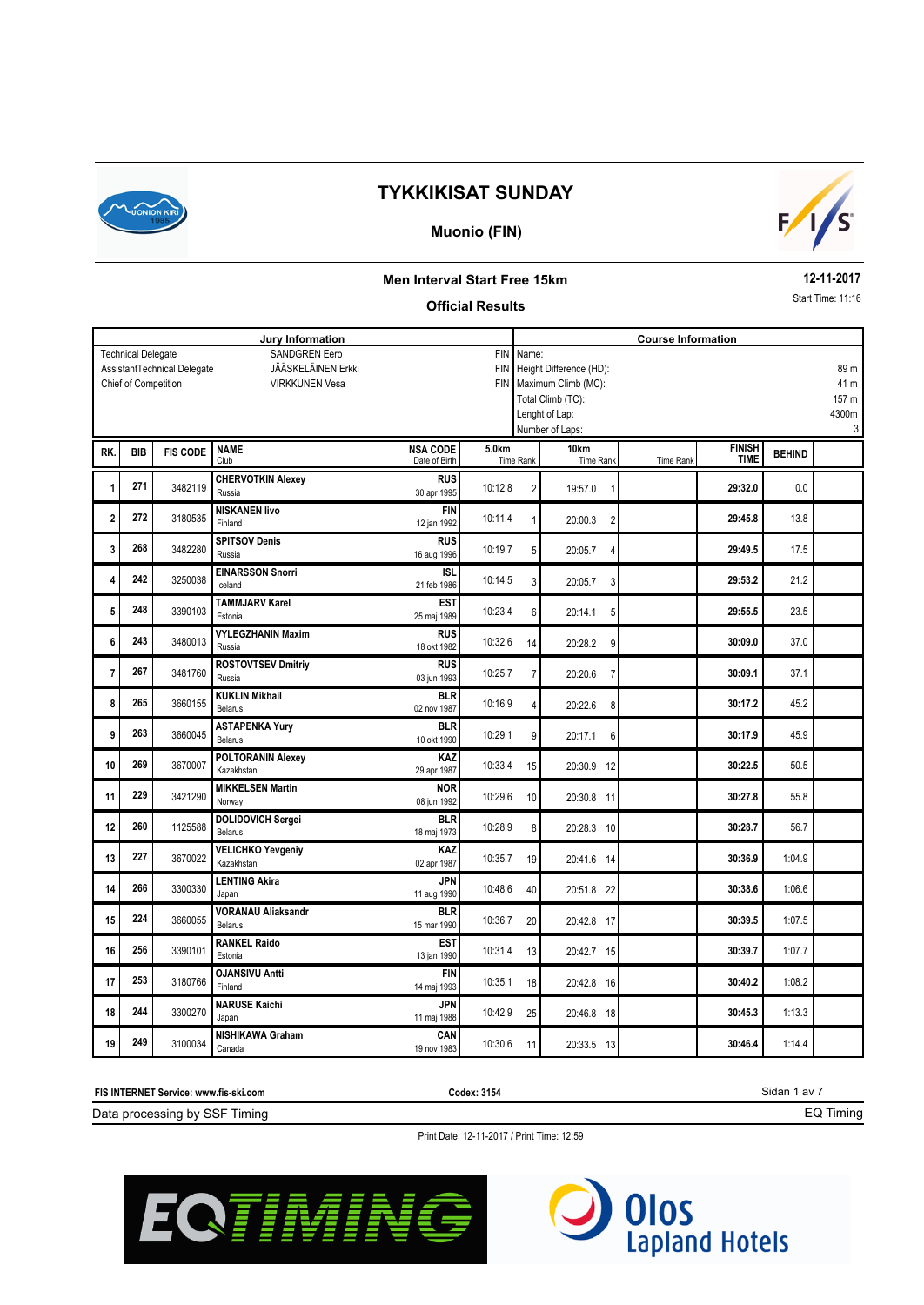

### **Muonio (FIN)**



### **Men Interval Start Free 15km Official Results**

**12-11-2017** Start Time: 11:16

| RK. | <b>BIB</b> | <b>FIS CODE</b> | <b>NAME</b><br>Club                     | <b>NSA CODE</b><br>Date of Birth | 5.0km<br>Time Rank | 10km<br>Time Rank | <b>Time Rank</b> | <b>FINISH</b><br><b>TIME</b> | <b>BEHIND</b> |  |
|-----|------------|-----------------|-----------------------------------------|----------------------------------|--------------------|-------------------|------------------|------------------------------|---------------|--|
| 20  | 264        | 3300494         | <b>BABA Naoto</b><br>Japan              | JPN<br>20 jul 1996               | 10:48.3<br>39      | 20:51.9 23        |                  | 30:52.1                      | 1:20.1        |  |
| 21  | 258        | 3670042         | <b>MALYSHEV Sergey</b><br>Kazakhstan    | <b>KAZ</b><br>07 okt 1994        | 10:31.2<br>12      | 20:51.1 21        |                  | 31:02.3                      | 1:30.3        |  |
| 22  | 238        | 3482510         | <b>VECHKANOV Vladislav</b><br>Russia    | <b>RUS</b><br>22 feb 1997        | 10:38.6<br>21      | 20:56.8 25        |                  | 31:02.9                      | 1:30.9        |  |
| 23  | 236        | 3300374         | <b>SATO Tomoki</b><br>Japan             | <b>JPN</b><br>30 sep 1993        | 10:44.6<br>29      | 20:47.6 19        |                  | 31:04.6                      | 1:32.6        |  |
| 24  | 232        | 1292331         | SIMILAE Tero<br>Finland                 | <b>FIN</b><br>26 feb 1980        | 10:35.0<br>17      | 20:49.4 20        |                  | 31:04.7                      | 1:32.7        |  |
| 25  | 241        | 3670049         | <b>VOLOTKA Denis</b><br>Kazakhstan      | KAZ<br>10 okt 1985               | 10:45.4<br>30      | 20:57.4 26        |                  | 31:08.8                      | 1:36.8        |  |
| 26  | 205        | 3420615         | <b>NYGAARD Bjoern Thomas</b><br>Norway  | <b>NOR</b><br>31 jul 1987        | 10:53.3<br>46      | 21:05.3 31        |                  | 31:08.9                      | 1:36.9        |  |
| 27  | 255        | 3390164         | <b>VEERPALU Andreas</b><br>Estonia      | <b>EST</b><br>24 maj 1994        | 11:02.2<br>57      | 21:13.7 39        |                  | 31:10.1                      | 1:38.1        |  |
| 28  | 209        | 3422291         | <b>FROST Edvin</b><br>Norway            | <b>NOR</b><br>05 jul 1995        | 10:43.7<br>28      | 20:59.1 27        |                  | 31:11.0                      | 1:39.0        |  |
| 29  | 206        | 3670038         | <b>RAKHIMBAYEV Daulet</b><br>Kazakhstan | KAZ<br>21 mar 1992               | 10:41.7<br>23      | 20:55.0 24        |                  | 31:16.4                      | 1:44.4        |  |
| 30  | 200        | 3660076         | <b>SALADKOU Aliaksandr</b><br>Belarus   | <b>BLR</b><br>28 jun 1992        | 10:46.6<br>34      | 20:59.2 28        |                  | 31:18.1                      | 1:46.1        |  |
| 31  | 252        | 3670006         | <b>CHEREPANOV Sergey</b><br>Kazakhstan  | KAZ<br>25 jan 1986               | 10:49.6<br>43      | 21:12.7 37        |                  | 31:20.8                      | 1:48.8        |  |
| 32  | 254        | 3670115         | <b>PUKHKALO Vitaliy</b><br>Kazakhstan   | KAZ<br>09 sep 1992               | 10:47.0<br>35      | 21:19.9 44        |                  | 31:24.5                      | 1:52.5        |  |
| 33  | 237        | 3300399         | <b>FUJINOKI Hikari</b><br>Japan         | JPN<br>30 sep 1993               | 10:43.1<br>26      | 21:02.8 29        |                  | 31:25.1                      | 1:53.1        |  |
| 34  | 213        | 3180522         | <b>TIILIKAINEN Tino</b><br>Finland      | <b>FIN</b><br>18 aug 1987        | 10:52.7<br>45      | 21:12.9 38        |                  | 31:25.8                      | 1:53.8        |  |
| 35  | 153        | 3390183         | <b>ERMITS Kalev</b><br>Estonia          | <b>EST</b><br>19 sep 1992        | 10:46.3<br>32      | 21:04.1 30        |                  | 31:30.7                      | 1:58.7        |  |
| 36  | 257        | 3482631         | <b>KAZARINOV Egor</b><br>Russia         | <b>RUS</b><br>26 jan 1997        | 10:58.1<br>52      | 21:21.9 46        |                  | 31:31.4                      | 1:59.4        |  |
| 37  | 210        | 3670075         | <b>BORTSOV Konstantin</b><br>Kazakhstan | KAZ<br>24 nov 1995               | 10:46.0<br>31      | 21:08.6 33        |                  | 31:34.3                      | 2:02.3        |  |
| 38  | 231        | 3181007         | <b>VUORELA Markus</b><br>Finland        | <b>FIN</b><br>28 maj 1996        | 10:48.2<br>37      | 21:11.0 35        |                  | 31:35.3                      | 2:03.3        |  |
| 39  | 225        | 1282146         | <b>MCKEEVER Brian</b><br>Canada         | CAN<br>18 jun 1979               | 11:00.9<br>56      | 21:24.2 47        |                  | 31:37.3                      | 2:05.3        |  |
| 40  | 220        | 3422333         | <b>BIE Maximilian</b><br>Norway         | <b>NOR</b><br>02 jul 1995        | 10:34.3<br>16      | 21:08.6 34        |                  | 31:38.7                      | 2:06.7        |  |
| 41  | 214        | 3390188         | <b>KORGE Kaarel Kasper</b><br>Estonia   | <b>EST</b><br>30 okt 1996        | 10:40.4<br>22      | 21:14.6 40        |                  | 31:40.1                      | 2:08.1        |  |
| 42  | 259        | 3422266         | <b>HOVLAND Torgeir Sulen</b><br>Norway  | <b>NOR</b><br>03 jan 1995        | 10:55.2<br>48      | 21:19.0 41        |                  | 31:40.3                      | 2:08.3        |  |

**FIS INTERNET Service: www.fis-ski.com**

**Codex: 3154**

Sidan 2 av 7 EQ Timing

Data processing by SSF Timing



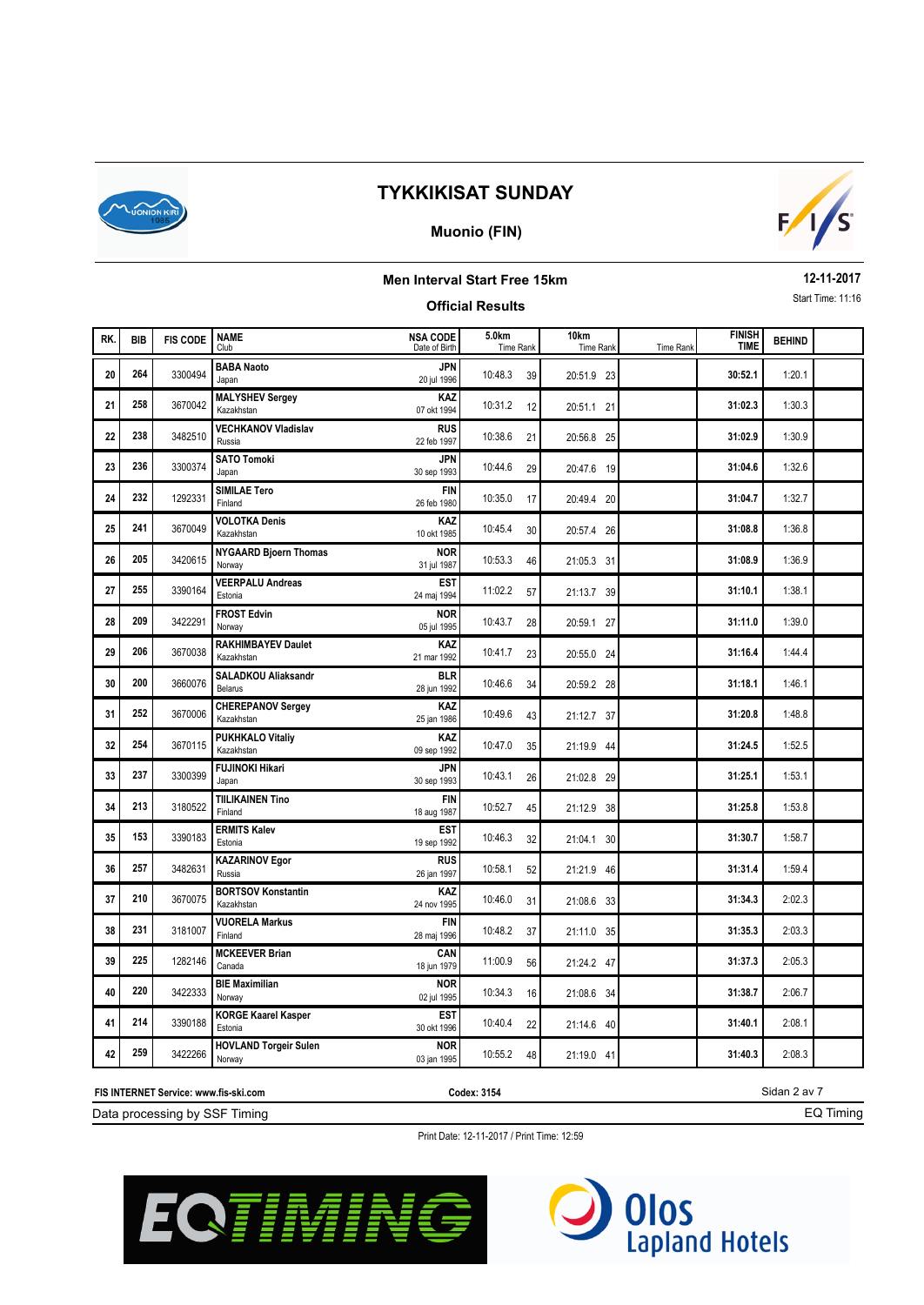

### **Muonio (FIN)**



### **Men Interval Start Free 15km Official Results**

**12-11-2017** Start Time: 11:16

| RK. | <b>BIB</b> | <b>FIS CODE</b> | <b>NAME</b><br>Club                      | <b>NSA CODE</b><br>Date of Birth | 5.0km<br>Time Rank | 10km<br>Time Rank | Time Rank | <b>FINISH</b><br><b>TIME</b> | <b>BEHIND</b> |  |
|-----|------------|-----------------|------------------------------------------|----------------------------------|--------------------|-------------------|-----------|------------------------------|---------------|--|
| 43  | 240        | 3300422         | <b>UDA Takatsugu</b><br>Japan            | <b>JPN</b><br>25 okt 1991        | 11:09.5<br>63      | 21:27.4 50        |           | 31:44.5                      | 2:12.5        |  |
| 44  | 250        | 3500324         | <b>NORBERG Mikael</b><br>Sweden          | <b>SWE</b><br>26 feb 1988        | 10:48.3<br>38      | 21:12.2 36        |           | 31:46.7                      | 2:14.7        |  |
| 45  | 199        | 3660083         | YAKIMENKA Dzmitry<br>Belarus             | <b>BLR</b><br>25 jan 1994        | 10:58.1<br>54      | 21:29.0 52        |           | 31:47.8                      | 2:15.8        |  |
| 46  | 180        | 3422898         | <b>EIRA Aslak Ole</b><br>Norway          | <b>NOR</b><br>08 aug 1996        | 10:49.0<br>42      | 21:19.0 42        |           | 31:50.4                      | 2:18.4        |  |
| 47  | 194        | 3180712         | <b>KRONBERG Patrick</b><br>Finland       | <b>FIN</b><br>09 dec 1991        | 11:10.6<br>66      | 21:39.0 58        |           | 31:52.6                      | 2:20.6        |  |
| 48  | 204        | 3090097         | <b>CHUCHUGANOV Yordan</b><br>Bulgaria    | <b>BUL</b><br>25 feb 1996        | 11:13.4<br>70      | 21:33.7 53        |           | 31:57.7                      | 2:25.7        |  |
| 49  | 245        | 3422619         | <b>VALNES Erik</b><br>Norway             | <b>NOR</b><br>19 apr 1996        | 10:47.9<br>36      | 21:19.5 43        |           | 31:58.1                      | 2:26.1        |  |
| 50  | 228        | 3180515         | <b>KALLIO Vesa</b><br>Finland            | <b>FIN</b><br>29 jun 1990        | 10:48.7<br>41      | 21:26.2 49        |           | 31:59.1                      | 2:27.1        |  |
| 51  | 218        | 3180519         | <b>AHOKAS Niila</b><br>Finland           | <b>FIN</b><br>19 mar 1989        | 10:50.5<br>44      | 21:24.4 48        |           | 32:05.4                      | 2:33.4        |  |
| 52  | 197        | 3180566         | <b>KUORELAHTI Topi</b><br>Finland        | <b>FIN</b><br>28 nov 1991        | 10:55.3<br>49      | 21:21.4 45        |           | 32:06.1                      | 2:34.1        |  |
| 53  | 192        | 3780048         | <b>KLISEVICIUS Deividas</b><br>Lithuania | LTU<br>28 aug 1997               | 11:17.4<br>74      | 21:49.5 66        |           | 32:08.6                      | 2:36.6        |  |
| 54  | 239        | 3390034         | <b>KARP Algo</b><br>Estonia              | <b>EST</b><br>13 apr 1985        | 10:58.2<br>55      | 21:36.4 56        |           | 32:08.8                      | 2:36.8        |  |
| 55  | 211        | 3300371         | <b>SUZUKI Takahiro</b><br>Japan          | <b>JPN</b><br>12 okt 1993        | 11:02.6<br>58      | 21:35.7 54        |           | 32:09.6                      | 2:37.6        |  |
| 56  | 188        | 3422815         | <b>JAKOLA Joergen</b><br>Norway          | <b>NOR</b><br>10 apr 1996        | 11:02.9<br>59      | 21:38.8 57        |           | 32:12.9                      | 2:40.9        |  |
| 57  | 196        | 3422849         | <b>WINTHER Arnt Gunnar</b><br>Norway     | <b>NOR</b><br>11 sep 1996        | 11:10.3<br>65      | 21:51.3 68        |           | 32:14.5                      | 2:42.5        |  |
| 58  | 181        | 3181053         | <b>HAKKINEN Janne</b><br>Finland         | <b>FIN</b><br>28 maj 1984        | 11:28.1<br>89      | 22:00.8 72        |           | 32:20.5                      | 2:48.5        |  |
| 59  | 215        | 3422264         | <b>MIKKELSEN Eirik</b><br>Norway         | <b>NOR</b><br>17 maj 1995        | 10:57.5<br>51      | 21:40.8 59        |           | 32:20.7                      | 2:48.7        |  |
| 60  | 186        | 3180248         | <b>KYMALAINEN Kimmo</b><br>Finland       | <b>FIN</b><br>01 apr 1985        | 11:02.9<br>59      | 21:43.2 61        |           | 32:21.3                      | 2:49.3        |  |
| 61  | 223        | 3300408         | <b>UDA Akihito</b><br>Japan              | <b>JPN</b><br>25 jul 1995        | 11:05.4<br>61      | 21:48.7 65        |           | 32:21.8                      | 2:49.8        |  |
| 62  | 179        | 3780033         | <b>STROLIA Tautvydas</b><br>Lithuania    | LTU<br>31 mar 1995               | 11:13.0<br>69      | 21:50.9 67        |           | 32:21.9                      | 2:49.9        |  |
| 63  | 185        | 3660116         | <b>KUCHARAU Yury</b><br>Belarus          | <b>BLR</b><br>13 mar 1997        | 11:11.6<br>67      | 21:53.9 70        |           | 32:22.0                      | 2:50.0        |  |
| 64  | 187        | 3180218         | SIMOLA Jani<br>Finland                   | <b>FIN</b><br>24 jun 1985        | 11:08.4<br>62      | 21:45.1 62        |           | 32:22.5                      | 2:50.5        |  |
| 65  | 207        | 3181098         | <b>SUHONEN Verneri</b><br>Finland        | <b>FIN</b><br>11 mar 1997        | 10:53.4<br>47      | 21:35.7 55        |           | 32:22.7                      | 2:50.7        |  |

**FIS INTERNET Service: www.fis-ski.com**

**Codex: 3154**

Sidan 3 av 7 EQ Timing

Data processing by SSF Timing



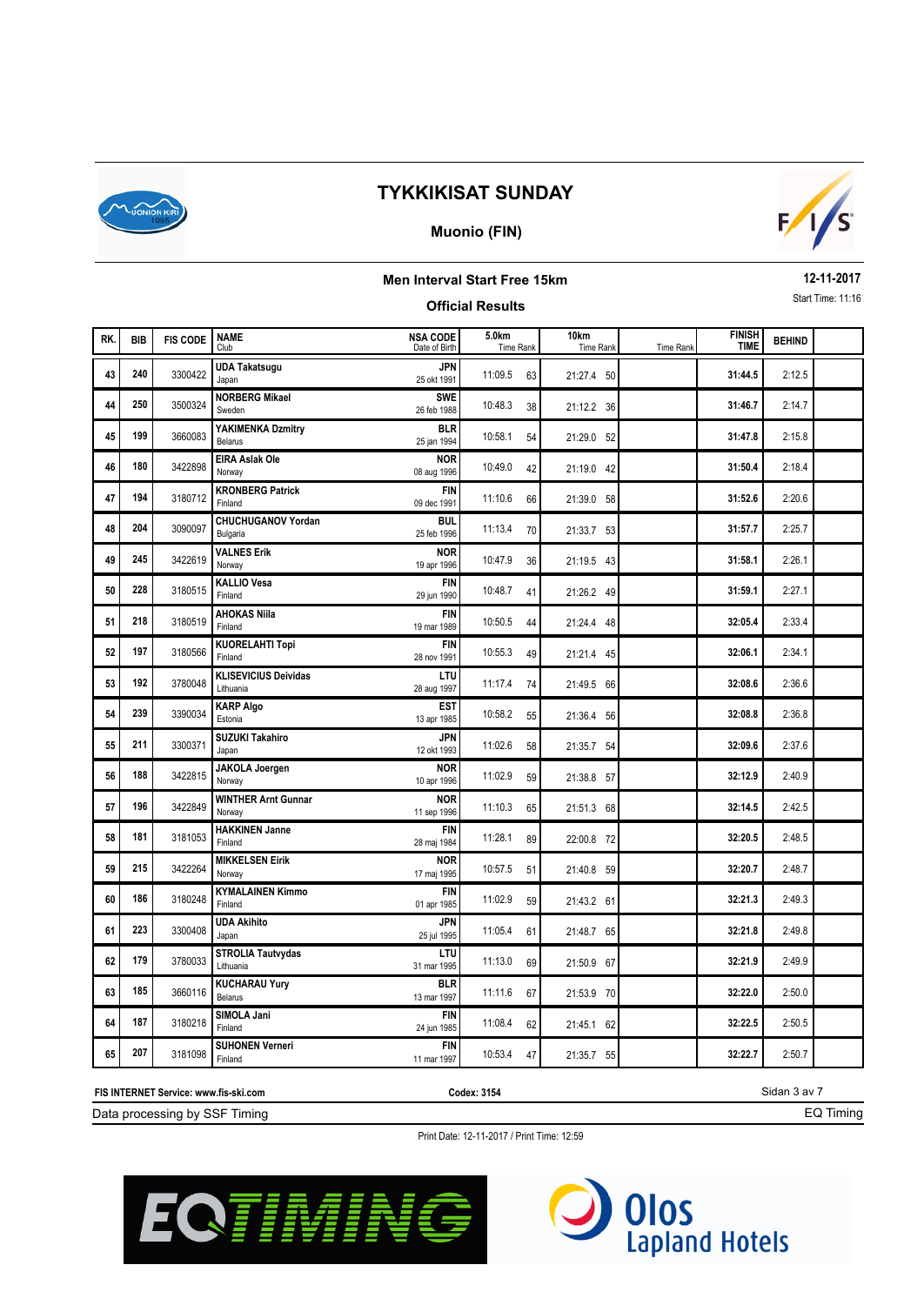

### **Muonio (FIN)**



### **Men Interval Start Free 15km Official Results**

**12-11-2017** Start Time: 11:16

| RK. | <b>BIB</b> | <b>FIS CODE</b> | <b>NAME</b><br>Club                    | <b>NSA CODE</b><br>Date of Birth | 5.0km<br>Time Rank | 10 <sub>km</sub><br>Time Rank | <b>Time Rank</b> | <b>FINISH</b><br><b>TIME</b> | <b>BEHIND</b> |  |
|-----|------------|-----------------|----------------------------------------|----------------------------------|--------------------|-------------------------------|------------------|------------------------------|---------------|--|
| 66  | 157        | 3120109         | <b>KE Ma</b><br>China                  | <b>CHN</b><br>19 nov 1996        | 11:21.5<br>81      | 22:04.4 74                    |                  | 32:23.9                      | 2:51.9        |  |
|     | 182        | 3422276         | JOHNSEN Vegard<br>Norway               | <b>NOR</b><br>02 sep 1995        | 11:09.6<br>64      | 21:53.6 69                    |                  | 32:23.9                      | 2:51.9        |  |
| 68  | 251        | 3300351         | <b>EBINA Takanori</b><br>Japan         | JPN<br>07 maj 1991               | 10:58.1<br>52      | 21:41.9 60                    |                  | 32:27.3                      | 2:55.3        |  |
| 69  | 191        | 3482586         | <b>PRYANICHNIKOV Daniil</b><br>Russia  | <b>RUS</b><br>03 jul 1997        | 11:11.7<br>68      | 21:48.2 64                    |                  | 32:31.6                      | 2:59.6        |  |
| 70  | 155        | 3181148         | LINNAINMAA Tero<br>Finland             | <b>FIN</b><br>01 sep 1992        | 11:15.6<br>72      | 21:56.6 71                    |                  | 32:36.2                      | 3:04.2        |  |
| 71  | 190        | 3180425         | <b>STORVALL Eric</b><br>Finland        | <b>FIN</b><br>14 feb 1989        | 11:23.9<br>84      | 22:08.4 75                    |                  | 32:37.2                      | 3:05.2        |  |
| 72  | 175        | 3180873         | <b>MANNINEN Jussi</b><br>Finland       | <b>FIN</b><br>23 nov 1994        | 11:23.4<br>83      | 22:10.9 78                    |                  | 32:40.0                      | 3:08.0        |  |
| 73  | 212        | 3180571         | <b>LAHDEMAKI Sami</b><br>Finland       | <b>FIN</b><br>30 jun 1992        | 11:18.8<br>77      | 22:10.1 77                    |                  | 32:43.1                      | 3:11.1        |  |
|     | 226        | 3181091         | <b>KOIRIKIVI Anssi</b><br>Finland      | <b>FIN</b><br>14 jan 1996        | 10:55.7<br>50      | 21:46.7 63                    |                  | 32:43.1                      | 3:11.1        |  |
| 75  | 156        | 3181062         | <b>TUOMALA Misa</b><br>Finland         | <b>FIN</b><br>30 maj 1994        | 11:32.7<br>94      | 22:20.1 82                    |                  | 32:54.1                      | 3:22.1        |  |
| 76  | 193        | 3660107         | <b>CHYCHYKAU Aleh</b><br>Belarus       | <b>BLR</b><br>27 apr 1996        | 11:24.4<br>86      | 22:01.0 73                    |                  | 32:55.2                      | 3:23.2        |  |
| 77  | 201        | 3120063         | <b>SHANG Jincai</b><br>China           | <b>CHN</b><br>10 okt 1993        | 11:18.2<br>76      | 22:09.4 76                    |                  | 32:56.6                      | 3:24.6        |  |
| 78  | 171        | 3250053         | <b>PEDERSEN Isak</b><br>Iceland        | ISL<br>04 jun 1997               | 11:20.5<br>79      | 22:24.4 86                    |                  | 33:05.9                      | 3:33.9        |  |
| 79  | 166        | 3670097         | <b>SHUBIN Dmitriy</b><br>Kazakhstan    | <b>KAZ</b><br>29 jun 1997        | 11:30.8<br>92      | 22:25.8 87                    |                  | 33:06.7                      | 3:34.7        |  |
| 80  | 168        | 3250035         | <b>JONSSON Albert</b><br>Iceland       | isl<br>11 maj 1997               | 11:20.3<br>78      | 22:19.3 81                    |                  | 33:10.1                      | 3:38.1        |  |
| 81  | 183        | 3422290         | <b>NYHUS Erlend</b><br>Norway          | NOR<br>06 jan 1995               | 11:17.4<br>75      | 22:13.0 79                    |                  | 33:14.1                      | 3:42.1        |  |
| 82  | 233        | 3300361         | YOSHIDA Yuma<br>Japan                  | JPN<br>28 okt 1990               | 11:14.5<br>71      | 22:28.7 88                    |                  | 33:14.2                      | 3:42.2        |  |
| 83  | 178        | 3180813         | <b>PONTINEN Teemu</b><br>Finland       | <b>FIN</b><br>02 jun 1994        | 11:20.6<br>80      | 22:14.4 80                    |                  | 33:18.4                      | 3:46.4        |  |
| 84  | 195        | 3780027         | <b>JAKELIUNAS Lukas</b><br>Lithuania   | LTU<br>09 jun 1992               | 11:24.4<br>85      | 22:22.7 84                    |                  | 33:18.7                      | 3:46.7        |  |
| 85  | 203        | 3690069         | YAREMENKO Kostyantyn<br>Ukraine        | <b>UKR</b><br>27 aug 1994        | 11:28.7<br>90      | 22:24.3 85                    |                  | 33:23.3                      | 3:51.3        |  |
| 86  | 172        | 3780015         | <b>VAICIULIS Modestas</b><br>Lithuania | LTU<br>11 apr 1989               | 11:35.6<br>96      | 22:40.5 94                    |                  | 33:24.0                      | 3:52.0        |  |
| 87  | 208        | 3780036         | <b>TERENTJEV Stepan</b><br>Lithuania   | LTU<br>16 maj 1996               | 11:16.0<br>73      | 22:20.7 83                    |                  | 33:25.7                      | 3:53.7        |  |
| 88  | 202        | 3120068         | <b>WANG Qiang</b><br>China             | CHN<br>23 apr 1993               | 11:31.7<br>93      | 22:34.7 89                    |                  | 33:33.6                      | 4:01.6        |  |

Data processing by SSF Timing **FIS INTERNET Service: www.fis-ski.com**

**Codex: 3154**

Sidan 4 av 7 EQ Timing



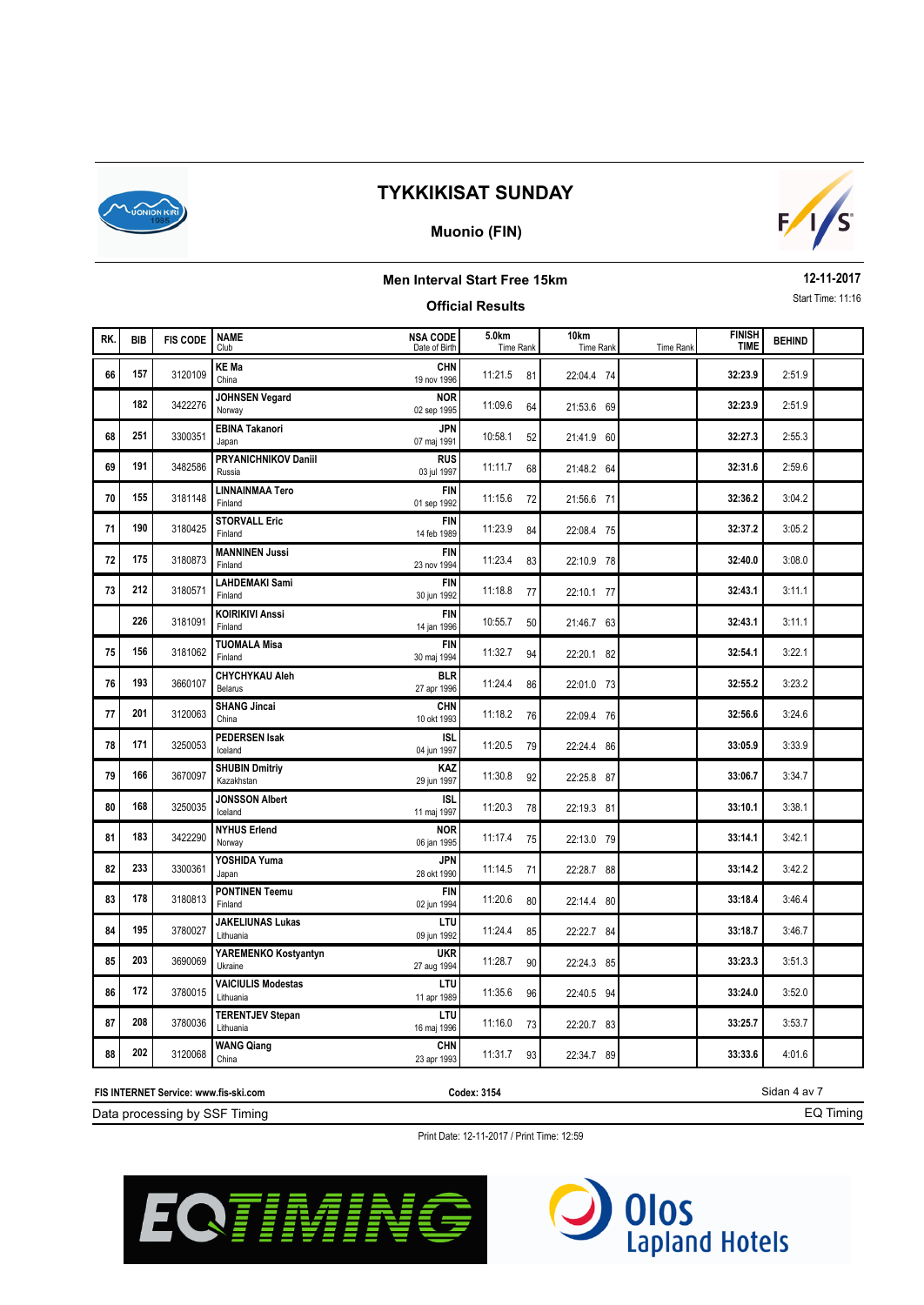

### **Muonio (FIN)**



# **Men Interval Start Free 15km**

**12-11-2017** Start Time: 11:16

|     | Start Time: 11:16<br><b>Official Results</b> |                 |                                                  |                                  |                    |                   |           |                              |               |  |  |  |  |
|-----|----------------------------------------------|-----------------|--------------------------------------------------|----------------------------------|--------------------|-------------------|-----------|------------------------------|---------------|--|--|--|--|
| RK. | <b>BIB</b>                                   | <b>FIS CODE</b> | <b>NAME</b><br>Club                              | <b>NSA CODE</b><br>Date of Birth | 5.0km<br>Time Rank | 10km<br>Time Rank | Time Rank | <b>FINISH</b><br><b>TIME</b> | <b>BEHIND</b> |  |  |  |  |
| 89  | 198                                          | 3320114         | <b>PARK Seong-beom</b><br>Korea                  | <b>KOR</b><br>16 maj 1989        | 11:29.8<br>91      | 22:38.1 91        |           | 33:38.0                      | 4:06.0        |  |  |  |  |
| 90  | 164                                          | 3180825         | <b>LAITINEN Lauri-Aleksi</b><br>Finland          | <b>FIN</b><br>26 mar 1993        | 11:27.5<br>88      | 22:39.2 93        |           | 33:39.4                      | 4:07.4        |  |  |  |  |
| 91  | 219                                          | 3690065         | YOLTUKHOVSKYY Oleg<br>Ukraine                    | <b>UKR</b><br>21 jun 1987        | 11:22.7<br>82      | 22:39.1 92        |           | 33:46.3                      | 4:14.3        |  |  |  |  |
| 92  | 167                                          | 3181115         | <b>VUOLLET Eero</b><br>Finland                   | <b>FIN</b><br>03 apr 1997        | 11:33.9<br>95      | 22:48.9 95        |           | 33:50.6                      | 4:18.6        |  |  |  |  |
| 93  | 176                                          | 3720014         | <b>BATMUNKH Achbadrakh</b><br>Mongolia           | <b>MGL</b><br>21 dec 1994        | 11:26.3<br>87      | 22:38.0 90        |           | 33:51.7                      | 4:19.7        |  |  |  |  |
| 94  | 165                                          | 3422636         | <b>TORBERGSEN Sindre Andre Winther</b><br>Norway | <b>NOR</b><br>20 feb 1996        | 11:41.6<br>97      | 23:24.7 97        |           | 34:47.1                      | 5:15.1        |  |  |  |  |
| 95  | 170                                          | 3181083         | <b>VAINIKKA Frans</b><br>Finland                 | <b>FIN</b><br>17 jan 1997        | 12:04.8 101        | 23:40.1 99        |           | 34:59.4                      | 5:27.4        |  |  |  |  |
| 96  | 163                                          | 3780010         | <b>STROLIA Mantas</b><br>Lithuania               | LTU<br>28 feb 1986               | 11:57.8<br>99      | 23:09.4 96        |           | 35:04.1                      | 5:32.1        |  |  |  |  |
| 97  | 161                                          | 3720016         | SONINBAYAR Duurenbayar<br>Mongolia               | <b>MGL</b><br>21 dec 1996        | 11:58.4 100        | 23:38.2 98        |           | 35:15.3                      | 5:43.3        |  |  |  |  |
| 98  | 162                                          | 3390170         | <b>POLLUSTE Mart Kevin</b><br>Estonia            | <b>EST</b><br>25 mar 1994        | 11:46.8<br>98      | 23:42.3 100       |           | 35:27.0                      | 5:55.0        |  |  |  |  |
| 99  | 159                                          | 3300419         | <b>HIDA Ryo</b><br>Japan                         | <b>JPN</b><br>11 sep 1995        | 12:20.5 102        | 24:13.0 101       |           | 35:57.9                      | 6:25.9        |  |  |  |  |
| 100 | 158                                          | 3540006         | <b>PINEYRO Antonio</b><br>Mexico                 | <b>MEX</b><br>28 jun 1991        | 15:13.6 103        | 30:14.2 102       |           | 45:21.6                      | 15:49.6       |  |  |  |  |
| 101 | 160                                          | 3540001         | <b>AVILES SOLIS Juan Carlos</b><br>Mexico        | <b>MEX</b><br>12 nov 1987        | 16:02.7 104        | 32:09.4 103       |           | 48:15.3                      | 18:43.3       |  |  |  |  |

**FIS INTERNET Service: www.fis-ski.com**

**Codex: 3154**

Sidan 5 av 7

EQ Timing

Data processing by SSF Timing



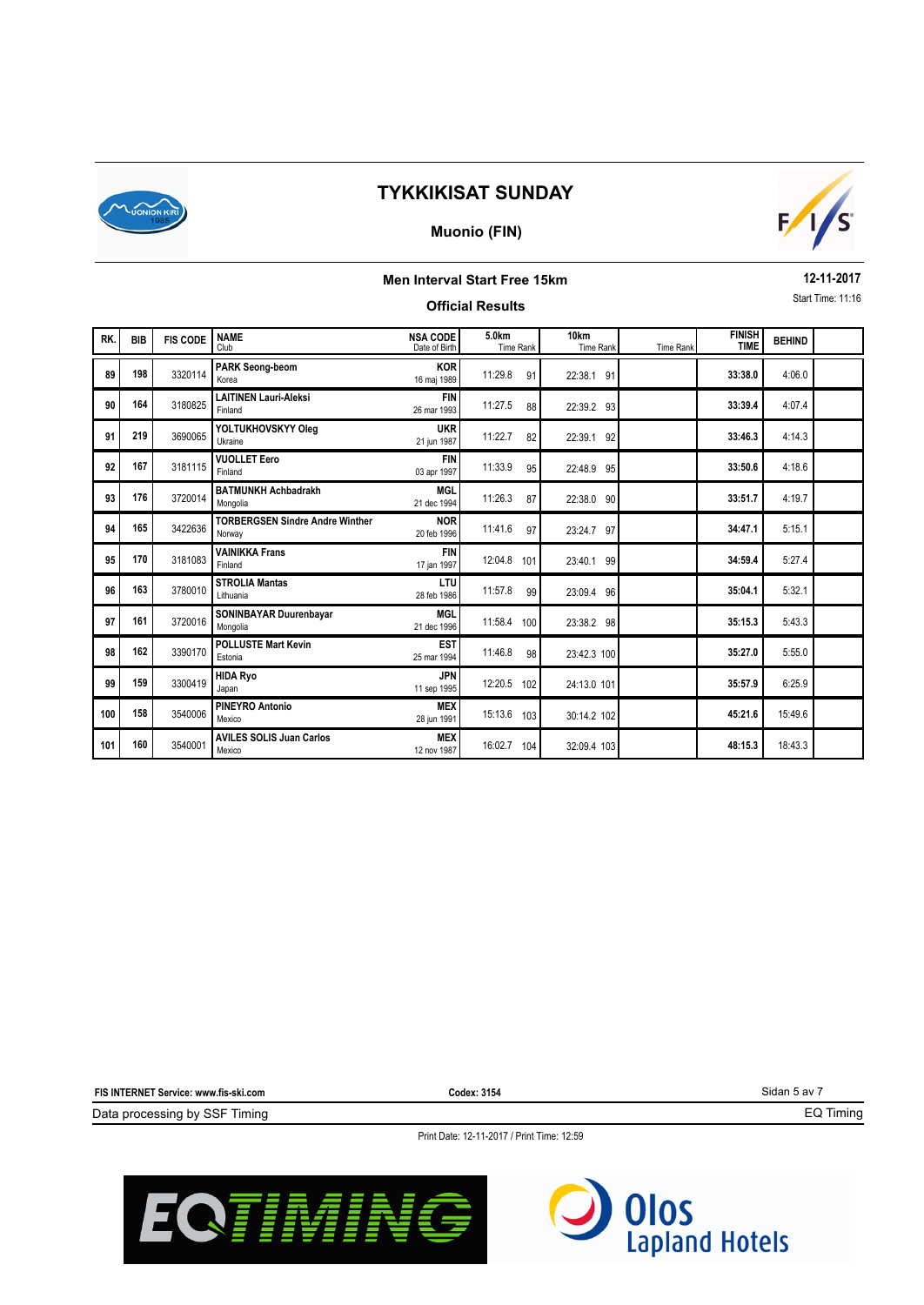

#### **Muonio (FIN)**



#### **Men Interval Start Free 15km**

#### **Official Results**

**12-11-2017** Start Time: 11:16

| RK. | BIB           | <b>FIS CODE</b> | <b>NAME</b><br>Club                | <b>NSA CODE</b><br>Date of Birth | 5.0km<br>Time Rank | 10km<br>Time Rank | Time Rank | <b>FINISH</b><br><b>TIME</b> | <b>BEHIND</b> |  |
|-----|---------------|-----------------|------------------------------------|----------------------------------|--------------------|-------------------|-----------|------------------------------|---------------|--|
|     |               |                 |                                    |                                  |                    |                   |           |                              |               |  |
|     | Did not start |                 |                                    |                                  |                    |                   |           |                              |               |  |
|     | 169           | 3422096         | <b>VALOEY Elias Rene</b>           | <b>NOR</b>                       |                    |                   |           |                              |               |  |
|     |               |                 | Norway                             | 11 jun 1994                      |                    |                   |           |                              |               |  |
|     | 173           | 3181173         | SULISALO Samuli                    | <b>FIN</b>                       |                    |                   |           |                              |               |  |
|     |               |                 | Finland                            | 24 feb 1997                      |                    |                   |           |                              |               |  |
|     | 174           | 3250018         | <b>BIRGISSON Saevar</b>            | <b>ISL</b>                       |                    |                   |           |                              |               |  |
|     |               |                 | Iceland                            | 15 feb 1988                      |                    |                   |           |                              |               |  |
|     | 177           | 3390233         | <b>KORK Taimar</b>                 | <b>EST</b>                       |                    |                   |           |                              |               |  |
|     |               |                 | Estonia                            | 04 jul 1997                      |                    |                   |           |                              |               |  |
|     | 184           | 3390175         | <b>TALIHAERM Johan</b>             | <b>EST</b>                       |                    |                   |           |                              |               |  |
|     |               |                 | Estonia                            | 27 sep 1994                      |                    |                   |           |                              |               |  |
|     | 189           | 3660102         | <b>BAZYLEU Yauhen</b>              | <b>BLR</b>                       |                    |                   |           |                              |               |  |
|     |               |                 | <b>Belarus</b>                     | 22 mar 1996                      |                    |                   |           |                              |               |  |
|     | 216           | 3300362         | <b>ISHIKAWA Kentaro</b>            | <b>JPN</b>                       |                    |                   |           |                              |               |  |
|     |               |                 | Japan                              | 18 feb 1994                      |                    |                   |           |                              |               |  |
|     | 217           | 3180565         | <b>KORPELA Heikki</b>              | <b>FIN</b>                       |                    |                   |           |                              |               |  |
|     |               |                 | Finland                            | 04 sep 1990                      |                    |                   |           |                              |               |  |
|     | 221           | 3180221         | <b>JYLHAE Martti</b>               | <b>FIN</b>                       |                    |                   |           |                              |               |  |
|     |               |                 | Finland                            | 03 jun 1987                      |                    |                   |           |                              |               |  |
|     | 222           | 3180860         | <b>SARKKINEN Joonas</b>            | <b>FIN</b>                       |                    |                   |           |                              |               |  |
|     |               |                 | Finland                            | 06 aug 1994                      |                    |                   |           |                              |               |  |
|     | 230           | 3670078         | <b>KLIMIN Olzhas</b>               | KAZ                              |                    |                   |           |                              |               |  |
|     |               |                 | Kazakhstan                         | 30 aug 1996                      |                    |                   |           |                              |               |  |
|     | 235           | 3180839         | <b>UUSIVIRTA Risto</b>             | <b>FIN</b>                       |                    |                   |           |                              |               |  |
|     |               |                 | Finland                            | 23 jan 1992                      |                    |                   |           |                              |               |  |
|     | 246           | 3670058         | <b>MUKHIN Rinat</b>                | KAZ                              |                    |                   |           |                              |               |  |
|     |               |                 | Kazakhstan                         | 29 jan 1994                      |                    |                   |           |                              |               |  |
|     | 247           | 3180016         | <b>VARIS Kari</b>                  | <b>FIN</b>                       | 33<br>10:46.4      |                   |           |                              |               |  |
|     |               |                 | Finland                            | 23 nov 1983                      |                    |                   |           |                              |               |  |
|     | 261           | 3180054         | <b>NOUSIAINEN Ville</b><br>Finland | <b>FIN</b><br>05 dec 1983        |                    |                   |           |                              |               |  |
|     |               |                 |                                    |                                  |                    |                   |           |                              |               |  |
|     | 262           | 3090024         | <b>TSINZOV Veselin</b><br>Bulgaria | <b>BUL</b><br>29 jul 1986        |                    |                   |           |                              |               |  |
|     |               | 3180508         | <b>HAKOLA Ristomatti</b>           | <b>FIN</b>                       |                    |                   |           |                              |               |  |
|     | 270           |                 | Finland                            | 15 apr 1991                      |                    |                   |           |                              |               |  |
|     |               |                 |                                    |                                  |                    |                   |           |                              |               |  |

Sidan 6 av 7 Data processing by SSF Timing **FIS INTERNET Service: www.fis-ski.com** EQ Timing **Codex: 3154**